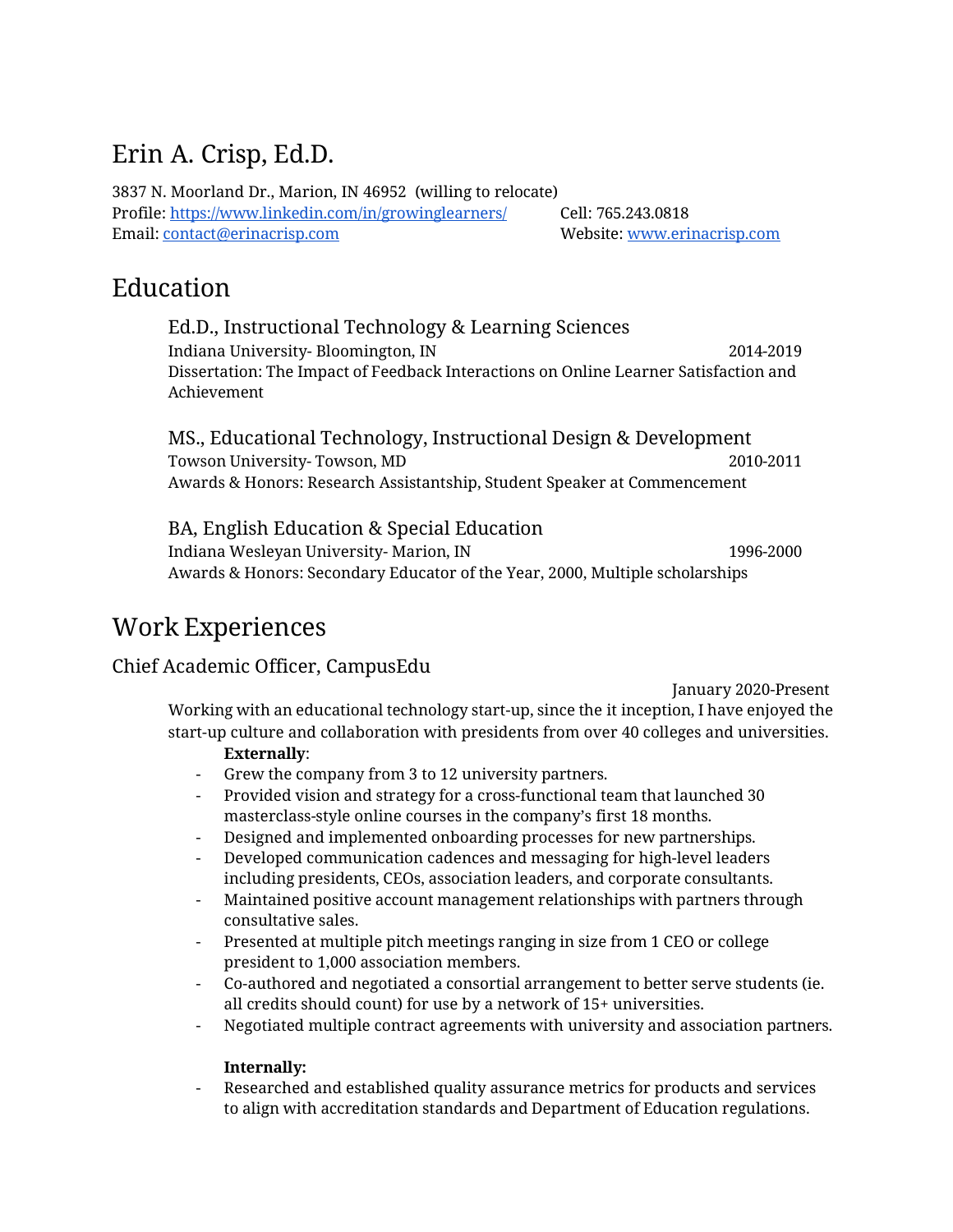- Initiated membership in IMS Global and the Open Skills Network and championed alignment with technical interoperability standards including Rich Skills Descriptors (RSDs) for course content.
- Consulted on software development projects to create user stories, detailed specifications and requirements for a variety of end users.
- Authored multiple white papers and published articles to position the company's work and establish credibility.
- Created a sales pipeline process, hired 3 account managers, developed onboarding, and implemented Salesforce with the new team.
- Championed design thinking strategies to be implemented within teams' operational workflows for course and program development.

# Associate Vice President of Innovation

Indiana Wesleyan University- National & Global

2019-2020

- Led the strategic intelligence component of a five-year strategic plan.
- Conducted original qualitative research to drive strategic priorities.
- Developed cross-functional, project-focused organizational teams including stakeholders from student services, the office of the registrar, advising, faculty development, instructional design, and academic affairs.
- Developed a market research dashboard to forecast program development and plan for program closure.
- Oversaw the development of a strategy to better serve military learners.
- Designed a strategy for futuring and innovation that elevated all voices and empowered a team culture.

# Executive Director

Center for Learning and Innovation & SPL, Indiana Wesleyan University

2019

- Crafted communication cadences, project plans, evaluation plans, meaningful scoreboards, executive summary reporting, and goals at the individual employee and departmental levels.
- Prioritized financial and personnel resources to accomplish mission-critical objectives.
- Led a team of 15 researchers, instructional designers, and faculty developers.
- Promoted success by communicating meaningful performance metrics, especially as it related to team goals.
- Implemented design thinking strategies and processes in collaboration with academic, information technology, and marketing teams.
- Oversaw a team who launched a successful podcast, Digital2Learn, and won a prestigious award for implementing project-based learning (PBL) in a fully online program (a Doctor of Business Administration).

# Executive Director of Strategic Program Launch

Office of the Chancellor, Indiana Wesleyan University

2018-2019

- Launched an internal micro-learning, upskilling initiative focused on project management and leadership skill development for employees.
- Initiated a rapid prototyping model that engaged student focus groups to provide input on academic course and program innovation ideas.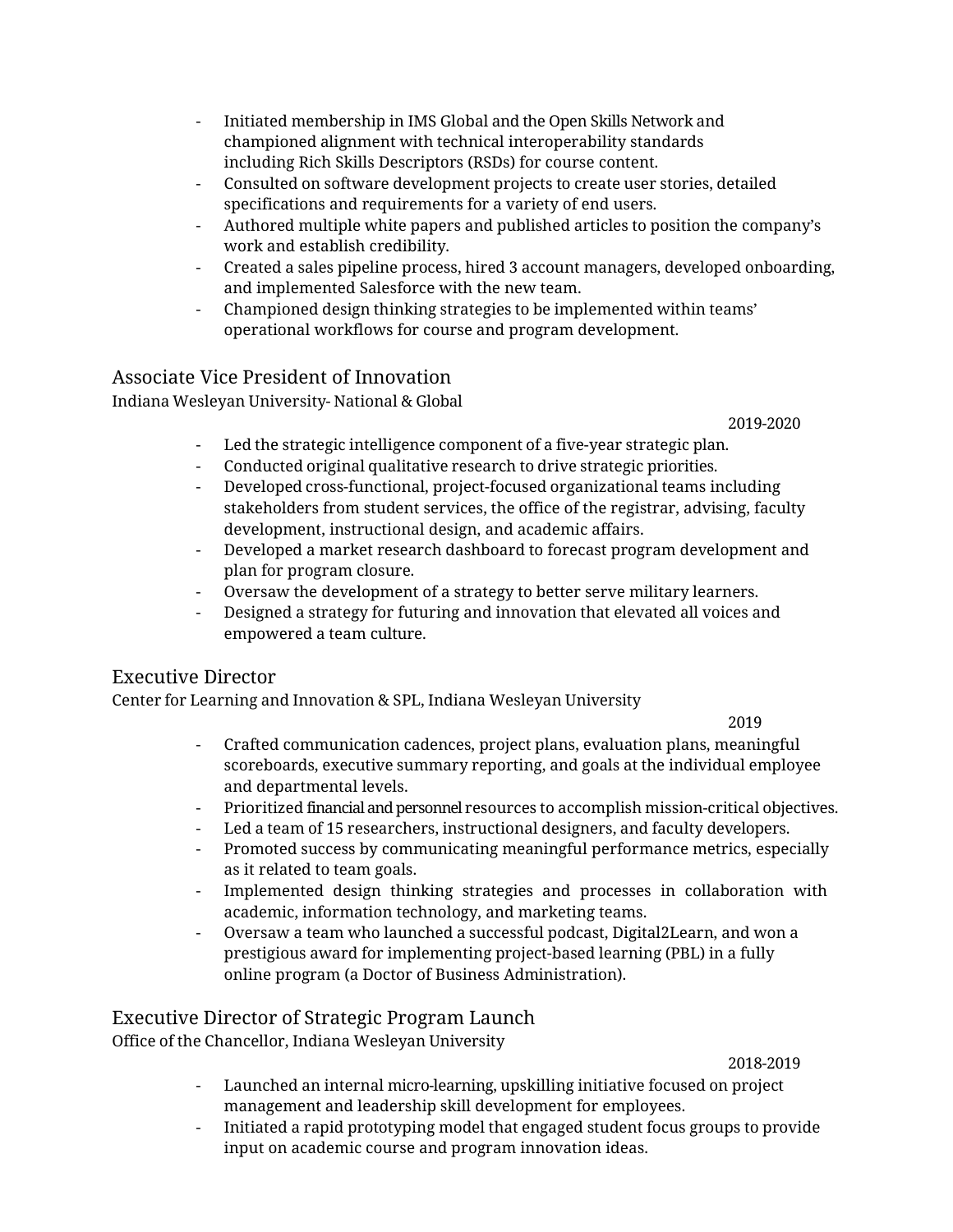- Systematized the institutional strategy for road mapping and successfully launched many new programs with a focus on meeting market needs.
- Increased the efficiency and effectiveness of newly launched programs by empowering a cross-functional team to clarify processes, and leverage new technologies.

## Director of Assessment and Evaluation

College of Adult and Professional Studies, Indiana Wesleyan University

2016-2018

- Used business intelligence to develop dashboards to make student performance and activity data actionable, including LMS data from D2L's Brightspace platform.
- Engaged 30 faculty and staff members in ongoing professional development related to effective uses of academic data.
- Served as the internal consultant for assessment, accreditation, and program evaluation.

#### Director of Instructional Design

Center for Learning and Innovation, Indiana Wesleyan University

2016

- Led the restructuring of the instructional design team including associate instructional designers and student workers.
- Prioritized resources to increase team effectiveness.
- Led the team to transition over 600 online courses from one LMS platform to another.
- Led the review and upgrade of 600 online courses to meet WCAG 2.0 AA standards for accessibility.

## Instructional Designer

Center for Learning and Innovation, Indiana Wesleyan University

2014-2016

- Consulted with individual faculty on the development of over 30 online courses.
- Led the design team to incorporate effective practices related to assessment.
- Initiated production with eLearning authoring software, Articulate Storyline.
- Implemented design thinking strategies and processes across the regular cadence of collaboration among academic, information technology, and marketing teams.

## Instructional Designer & Professional Development Facilitator,

Northwest Evaluation Association (NWEA), Portland, OR

2010-2013

- Designed workshops, webinars, training materials, instructor guides and eLearning assets for classroom teachers.
- Became proficient in Adobe Captivate to create tutorial videos.
- Facilitated live 2-3 day workshops at 40-50 different schools each year.
- Collaborated with large (Chicago Public Schools) and small (tribal Bureau of Indiana Education) system leaders to develop growth strategies for teachers.
- Consulted with NWEA data scientists to devise relevant reports for individuals in a variety of school and administrative roles.
- Experienced coaching from nationally recognized leaders in education, assessment, learner growth, and training strategies for adults.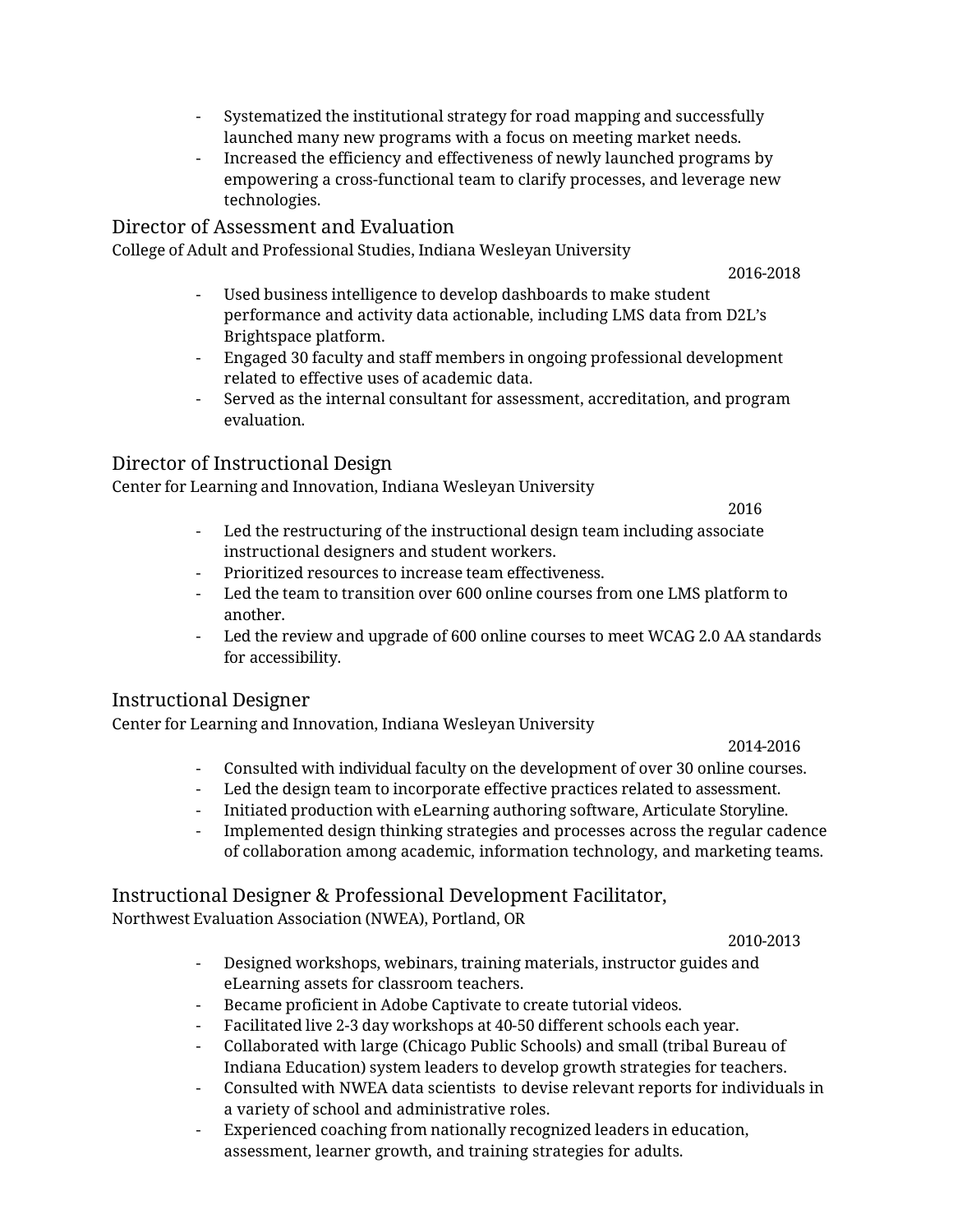# **Teaching Experience** 2000-Present

For the first decade of my career, I taught middle and high school English language arts and then transitioned to higher education while in graduate school.

| <b>School</b>                                                   | <b>Subject &amp; Role</b>                                         | <b>Students</b>                           |
|-----------------------------------------------------------------|-------------------------------------------------------------------|-------------------------------------------|
| Southern Middle School<br>2000-2003                             | 7 <sup>th</sup> -8 <sup>th</sup> grade Language Arts              | Middle school                             |
| <b>Hamilton Southeastern</b><br>Junior High School<br>2003-2004 | 8 <sup>th</sup> grade Composition<br>Team Leader                  | Middle school                             |
| West Jessamine High School                                      | $11^{\text{th}}$ & $12^{\text{th}}$ grade English (1/2 day)       | High-risk HS &                            |
| 2005-2007                                                       | Literacy coach (1/2 day)                                          | Teachers                                  |
| Southern Middle School                                          | 8 <sup>th</sup> grade Language Arts                               | Middle school                             |
| 2008-2009                                                       |                                                                   |                                           |
| <b>Towson University</b>                                        | Adjunct faculty- IST-102 Methods of                               | Undergraduate<br><b>General Education</b> |
| 2010-2012                                                       | Research, Onsite                                                  |                                           |
| Northwest Evaluation<br>Association 2010-2015                   | Workshop facilitator-online and<br>onsite, Data-informed teaching | K-12 teachers                             |
| Indiana Wesleyan<br><b>University, 2015-2018</b>                | Adjunct faculty- UNV-102 & UNV-104<br>Integrative Studies, online | Undergraduate<br><b>General Education</b> |
| <b>Emmaus University</b><br>2019-2022                           | Adjunct faculty-EDU-520 Course<br>Design, online & onsite         | <b>Graduate Teacher</b><br>Education      |
| <b>Emmaus University</b><br>2019-2022                           | Adjunct faculty-EDU-610 Program<br>Design, online                 | <b>Graduate Teacher</b><br>Education      |

# Featured Publications and Presentations

Invited Keynote speaker, *[Media & Learning Conference](https://conference.media-and-learning.eu/)* Leuven, Belgium, June 2<sup>nd</sup> & 3<sup>rd</sup>, 2022

*[Authentic](https://er.educause.edu/articles/2021/12/authentic-and-effective-rescuing-video-from-its-role-as-the-villain-of-online-learning) and Effective: Rescuing video from its role as the villain in online learning.* EDUCAUSE Review, December 7, 2021

*[Reimagining](https://pages.d2l.com/rs/482-PDA-858/images/D2L%20Course%20Design%20Webinar%20July%202020.pdf?mkt_tok=eyJpIjoiT0RkaE56UTROemRoWVdWaiIsInQiOiJjek16TERmNHRuejdqWjEzSG1rZEhRMHVqNHpRN3M0bVdVN2xLS0FlT2J6SzVEREI0end2bkJ4NVwvWGZubHk5K0xGVmNkTEl0TnBvWlNTZlNaakpnUVBJTThVTVhObGVwbXFPV0I4aVFwdnBSNVBwWlNcL0t0UzlYdUJrQ2UybjIwIn0%3D) Course Design*, D2L Webinar (Invited), July 16th, 2020

*Leveraging Feedback [Experiences](https://er.educause.edu/articles/2020/6/leveraging-feedback-experiences-in-online-learning) in Online Learning,*  EDUCAUSE Review, June 1st, 2020

*Military [Credentialing Advancement Initiative,](https://www.indwes.edu/news/2020/09/project-seeks-to-help-military-service-members-earn-credentials)* September 2020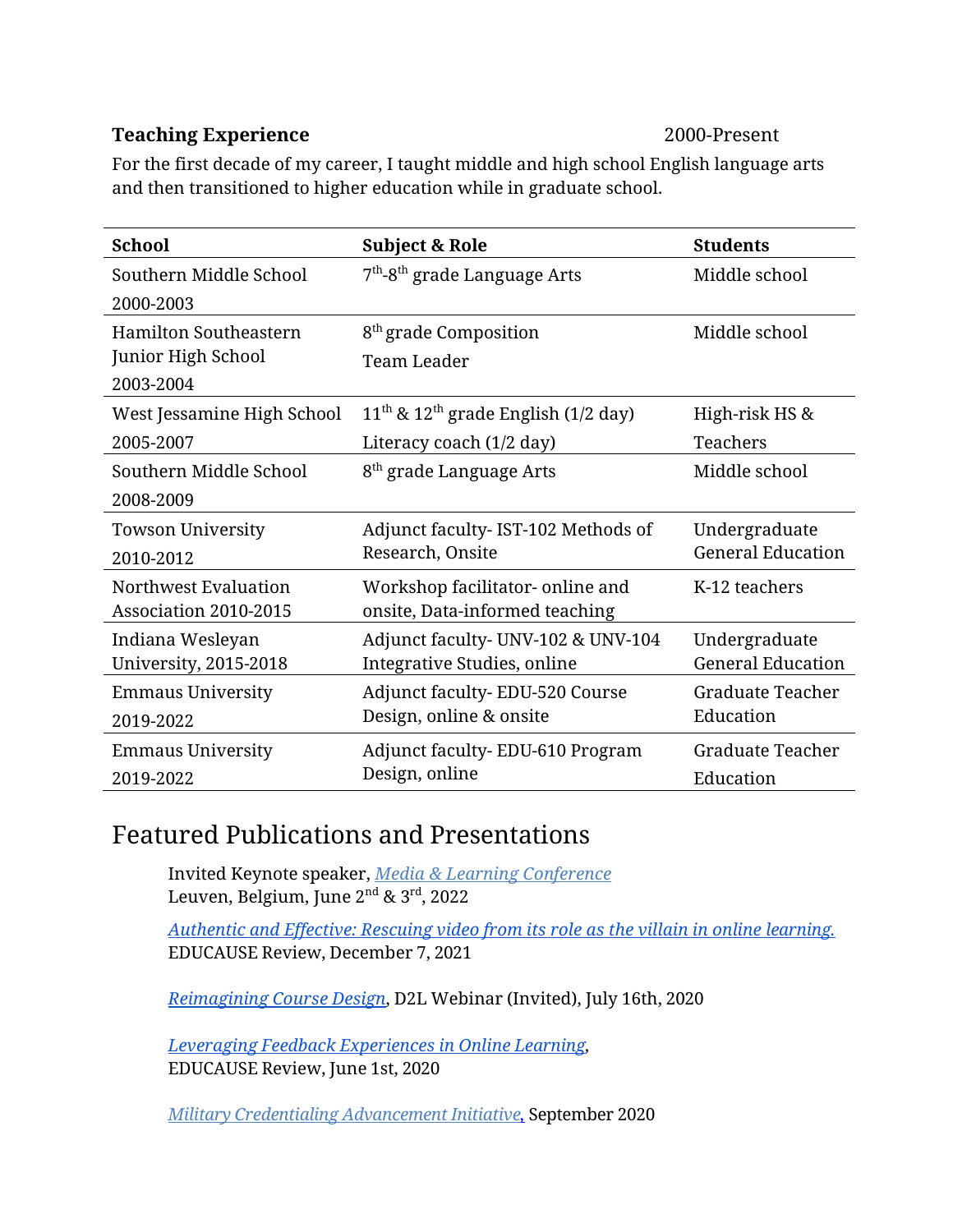Wrote and won a Lumina Foundation \$200,000 grant award for IWU

*[The Program Health Index: A new approach to program evaluation,](https://www.aalhe.org/assets/docs/2018_AALHE_Conference_Proceedings.pdf)* pp. 80-86 Association for the Assessment of Learning in Higher Education, December 2018

*Quality Framework for Competency Based [Education: A User](https://www.cbenetwork.org/wp-content/uploads/2018/09/2nd_button_Quality_Framework_Users_Guide_Final_.pdf) Guide* Collaboratory author with the CBE-Network, 2018

# Other Publications and Presentations

**Formative Assessment with Adaptive Learning**, July 2019 As article published online and in print in Educational Technology Insights

# **The Impact of Feedback Interactions on Online Learner Satisfaction and Achievement**, April 2019

Dissertation defended and passed, IU Bloomington, Dr. Curt Bonk, Dr. Gamze Ozogul, Dr. Dan Hickey committee members

**Our Competency-based Education Story**- US Senate Testimony, March 2019 Selected from C-BEN Membership to present testimony at the senate building in Washington, DC during Negotiated Rulemaking for HERA

## **Teaching Online Today**, February, 2019

Invited workshop for faculty at Aultman College, Canton, OH

## **Occupational Therapy and ACOTE: A Case Study in Framework Development,**  March 2018

A peer-reviewed publication in the *AALHE Intersection* journal for assessment professionals.

# **Defining the Learner Feedback Experience**, Online March 2018, In print Nov. 2018

Peer-reviewed, academic journal publication, *TechTrends* (2018) 62: 585

**Using the Outcomes Alignment Template for Academic Programs,** June 2017 Workshop presented for the Association for the Assessment of Learning in Higher Education

# **Instructional Design Iron Triangle: Effectiveness, Efficiency, and Appeal**, May 2017

Invited guest presenter for faculty professional development, IWU

Are You Seeing What I'm Seeing? Winter 2017 Juried journal article publication, *Intersection*, 1*(3),* 7-14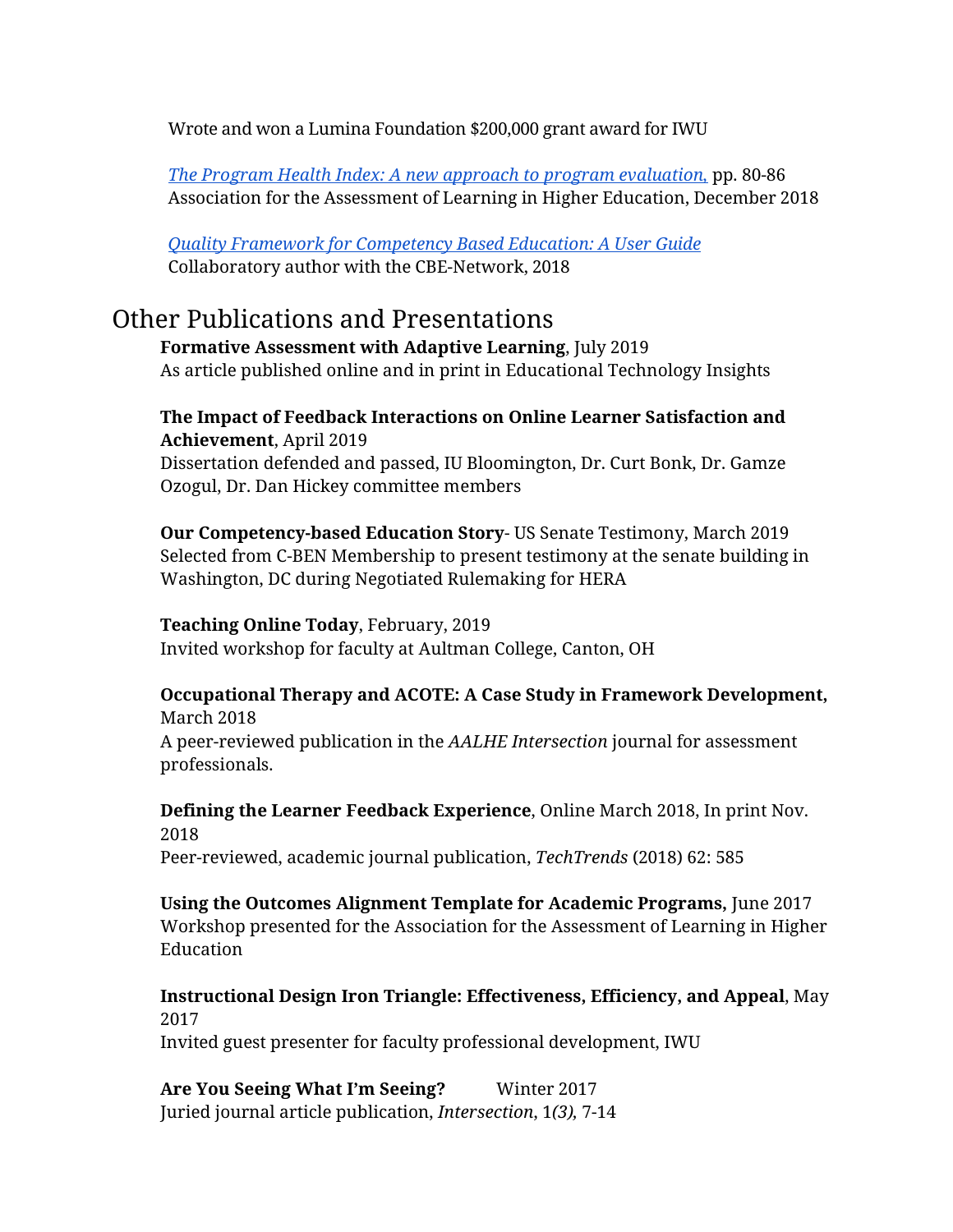## **Instructional Systems Design Research to Practice**, March 2017

Invited panel presentation: Graduate Instructional Systems Technology (GIST) conference, Indiana University

# **Student and Faculty Perceptions of Adaptive Learning**, March 2017

ACHE/ICCHE Midwest Conference presentation

# **Adaptive Learning: A study comparing two tools**, November, 2016

Awarded best graduate student presentation by the Online Learning Consortium

## **Data Conversations: A protocol for growing a healthy culture of data use**, June 2016

Workshop presented for the Association for the Assessment of Learning in Higher Education

## **Education 3.0: Individualized, Authentic, and Connected**, June 2016

Society for Information Technology & Teacher Education, International Conference 2016 (pp. 203-210). AACE

## **Evidence of Student Success**, June 2015

Paper presented at the Society for Information Technology and Teacher Education

## **Rubrics: Current Research, Best Practices, and Creating them in the Real**

**World,** May 2014 Paper presented at Pearson Cite 2014 Online Learning Conference

## **Developing Effective Professional Development Spaces, Real and Virtual,** for

College of Education Faculty, June 2012 Paper presented at the Society for Information Technology and Teacher Education

# Recent Training

Salesforce Trailhead, Admin Beginner Trail Google Data Analytics Foundations, Coursera LinkedIn Learning, Leading Change EDUCAUSE Review, Author Credential LinkedIn Learning, Strategic Agility LinkedIn Learning, Making Learning Accessible Competency-based Education Network—Consultant & CBE Reviewer